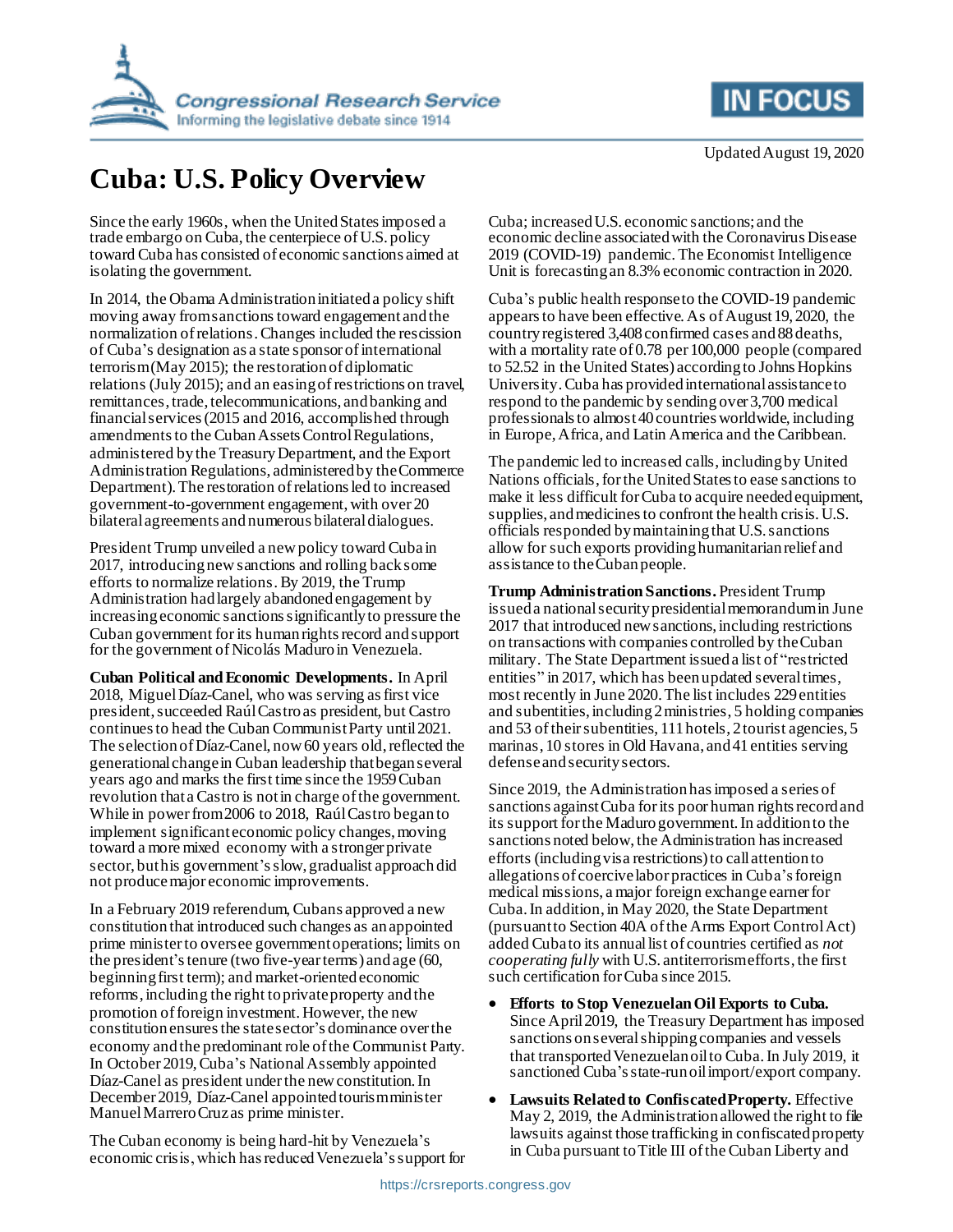Democratic Solidarity (LIBERTAD) Act of 1996 (P.L. 104-114). Lawsuits can be brought by any U.S. national, including those who were not U.S. nationals at the time of the confiscation. To date, 26lawsuits have been filed against U.S. and foreign companies, including cruise ship operators, airlines, travel booking companies, and hotels; several lawsuits have been dismissed by federal courts or by plaintiffs. Previous Administrations had suspended, at six-month intervals, the right to file such lawsuits pursuant to the provisions of the law. Secretary Pompeo cited Cuba's repression of its own people and its support for the Maduro regime in Venezuela as reasons for the implementation of Title III. The European Union and Canada criticized the Administration's action, vowing to ban enforcement or recognition of any judgement, allow counterclaims, and potentially seek action in the World Trade Organization.

- **Restrictions on Travel and Remittances.**In June 2019, the Treasury Department eliminated people-topeople educational travel and the Commerce Department generally prohibited cruise ships, private and corporate aircraft, sailboats, and fishing boats from going to Cuba. In September 2019, the Treasury Department capped family remittances (not previously limited) to \$1,000 per quarter and eliminated the category of donative remittances. The Transportation Department suspended commercial flights between the United States and Cuban cities other than Havana in December 2019; this was extended to charter fights (other than Havana) in January 2020, which were capped to 3,600 flights annually in June 2020.In August 2020, the Transportation Department suspended private charter flights to Cuba, effective October 13, but public charter flights to and from Havana remain permitted.
- **Other Trade and Financial Sanctions.** In September 2019, the Treasury Department endedthe use of *U-turn transactions*,which allowed banking institutions to process certain funds transfers originating and terminating outside the United States. In October 2019, the Commerce Department restricted Cuba's access to leased commercial aircraft; reimposeda 10% de minimis rule (from 25%) requiring a third country-based company exporting goods to Cuba with more than 10% U.S.-origin content to apply for a license; and imposed licensing requirements for the export of certain donated items to organizations controlled by the Cuban government or Communist Party and items for telecommunications infrastructure.
- **Visa Restrictions.**The State Department imposed visa restrictions on Raúl Castro in September 2019 for gross violations of human rights in Cuba and Venezuela. Further visa restrictions were imposed on Cuba's Interior Minister (November 2019) and Cuba's defense minister (January 2020) for gross human rights violations.In February 2020, the Spanish hotel chain Meliá confirmed its chief executive officer is prohibited from entering the United States pursuant to Title IV of the LIBERTAD Act, related to the trafficking of property confiscated in Cuba.

policy concernfor many years.As of August 3, 2020, the human rights group Cuban Prisoners Defenders listed 132 political prisoners, with 74imprisoned for reasons of conscience; Amnesty International designated six of these as prisoners of conscience in 2019, including independent journalist Roberto Quiñones. After six months of detention, José Daniel Ferrer, leader of the opposition Patriotic Union of Cuba,was released in April 2020 to house arrest after receiving a 4½-yearsentence on assault charges that critics assert were trumped up.

## **Injuries of U.S. Embassy Personnel in Havana.**

According to the State Department, 26U.S. Embassy community members suffered a series of unexplained injuries, including hearing loss and cognitive issues (most incidents occurred in late 2016 and 2017, but two occurred in May 2018). The State Department maintains that the U.S. investigation has not reached a definitive conclusion regarding the causeor source of the injuries. Cuba strongly denies responsibility for the injuries. In September 2017, the State Department ordered the departure of nonemergency personnel from the U.S. Embassy to minimize the risk of their exposure to harm; embassy staff was reduced by about two-thirds. The staff reduction has affected embassy operations, especially visa processing.

116<sup>th</sup> Congress Action. The 116<sup>th</sup> Congress has continued to fund Cuba democracy assistanceand U.S.-government sponsored broadcasting to Cuba: \$20 million for democracy programs and \$29.1 million for broadcasting in FY2019 (P.L. 116-6) and \$20 million for democracy programs and \$20.973 million for broadcasting in FY2020 (P.L. 116-94, Division G). P.L. 116-94 (Division J) included benefits for U.S. government employees and dependents injured while stationed in Cuba. For FY2021, the Administration requested \$10 million for democracy programs and \$12.973 million for broadcasting. The House-passed version of the FY2021 foreign aid appropriations bill, Division A of H.R. 7608 (H.Rept. 116-444), approved July 24, 2020, would provide \$20 million for democracy programs and fully fund the broadcasting request. In other legislative action, the Senate approved S.Res. 454 in June 2020, calling for the release of democracy activist José Daniel Ferrer.

Among other introduced bills, several would easeor lift U.S. sanctions:H.R. 213 (baseball); S. 428 (trade); H.R. 1898/S. 1447 (U.S. agricultural exports); H.R. 2404 (overall embargo); and H.R. 3960/S. 2303 (travel). H.R. 4884 would direct the Administration to reinstate the Cuban Family Reunification Program. S. 3977 would require the State Department to report on countries contracting with Cuba for medical missions. Several introduced resolutions would address Cuba's medical missions(S.Res. 14/H.Res. 136); U.S. fugitives from justice in Cuba (H.Res. 92/S.Res. 232); religious/political freedom in Cuba (S.Res. 215); the release of José Daniel Ferrer (H.Res. 774); *Las Damas de Blanco* human rights organization, (S.Res. 531); and the  $35<sup>th</sup>$ anniversary of broadcasting to Cuba (H.Res. 971/S.Res. 637). Also see CRS Report R45657, *Cuba: U.S. Policy in the 116th Congress*.

**Mark P. Sullivan**, Specialist in Latin American Affairs

**Continued Human Rights Concerns.** Human rights violations in Cuba have remained a fundamental U.S.